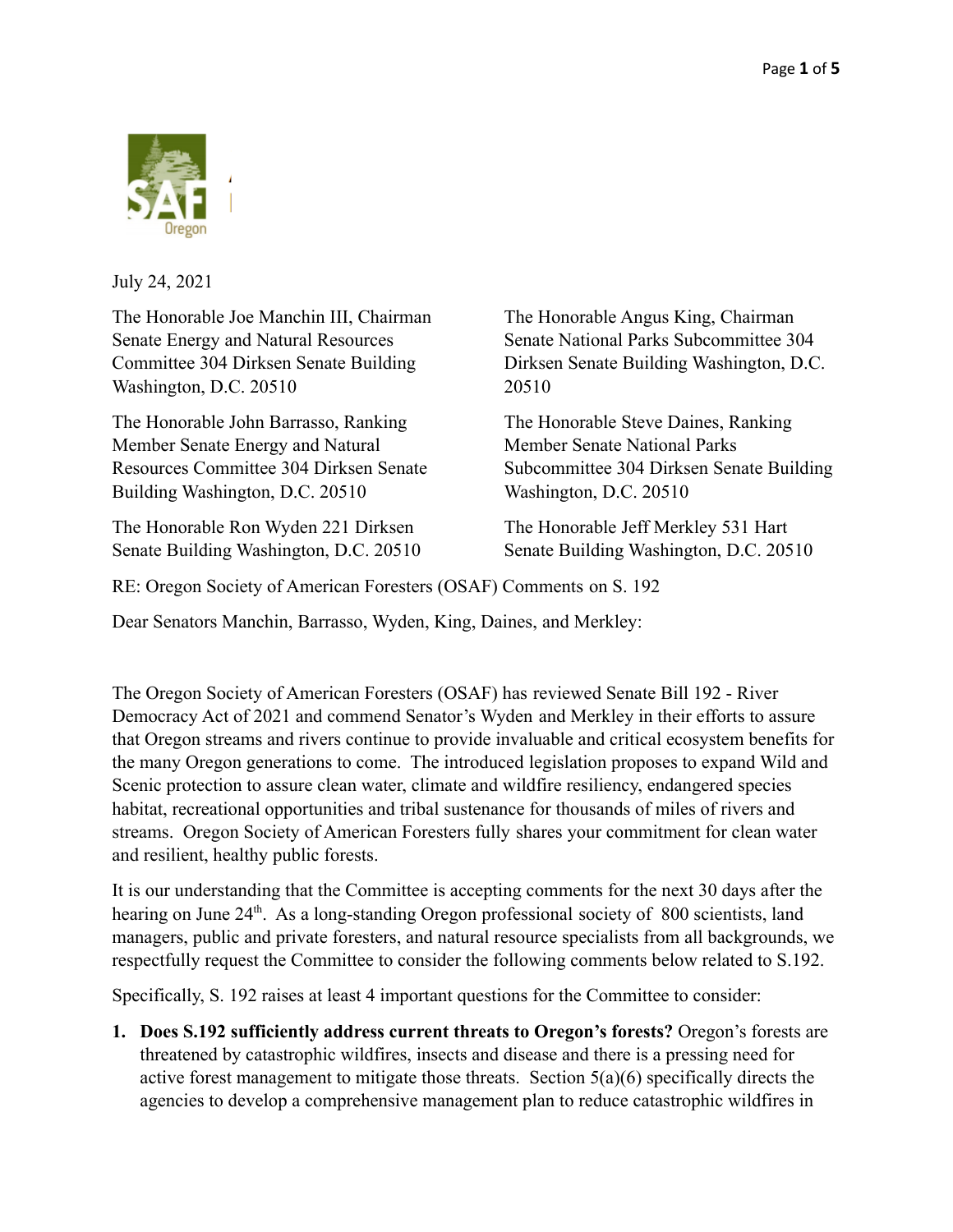covered segments only. As we all observed last fall during the 2020 Oregon Labor Day fires, there are no distinguishable boundaries (segments) during a raging and catastrophic wildfire regardless of land ownership, riparian versus upland habitat, land allocation, current land management plan or designation, etc… Raging and catastrophic wildfires like we have experienced over the past several years go where and when they want irrespective of what is in front of them. Federal land management agencies, primarily the USFS and BLM, are already facing and addressing the tremendous backlog of high-risk lands vulnerable to wildfire and insect attacks. For years now, under the current NEPA planning processes scheduling forest management treatments, the USFS and BLM have been developing extensive landscape level strategies and plans that prioritize when, where and how to treat high risk wildfire prone areas in both riparian and upland areas. S. 192 appears to be duplicative of what our public land managers are already challenged to do and are doing but at a much greater landscape scale to address wildfire prone landscapes. In fact, many requirements of S. 192 are currently incorporated and part of the federal land managers everyday NEPA planning process and authorities including:

- **●** 4(c) & 5(h) Entering into Cooperative Agreements with Indian Tribes and the State of Oregon.
- **●** 5(h) Consulting with Native Indian Tribes
- **●** 5(a)(7) Managing culturally significant native species
- **●** 5(a)(8) Assuring Bull Trout Conservation
- **●** 5(a)(9) Assuring Ecological Function
- **●** 5(b)(6) Developing and implementing Fire Management Plans to meet resource objectives.
- **●** 5(d) Restoring riparian habitat

Our federal land management agencies already face a tremendous task addressing the almost insurmountable task of reducing wildfire risk. The agencies are currently and successfully navigating the layers of environmental planning regulations in place to assure cooperative and collaborative public, private, state and tribal participation to assure ecosystem resiliency and protection of not only the Wild and Scenic River segments designated in this bill but every riparian and wetland habitat in Oregon. The question thus arises whether this bill is necessary given that the agencies are already strategically addressing catastrophic wildfires risk at both the site specific as well as the landscape scale. OSAF believes that this expansive WSR proposal will complicate active management to reduce threats to forests, and likely lead to substantially fewer actions to mitigate those threats.

## **2. Will S.192 increase the planning workload on federal land managers**

We are greatly concerned that S.192 will increase the planning workload on federal land managers, slow the current pace and scale of treatments and lead to even more backlogs. It is our understanding under the Wild and Scenic River Act that a new layer of planning will be necessary since a WSR plan is required for all designated rivers and streams (Sec. 5(a)). In reviewing some of the existing WSR plans, it often takes years to develop and finalize as the plans go through a thorough public review process similar to an Environmental Assessment or Environmental Impact Statements (Note: Sec. 5(a)(2)(B) allows 6 years for the agencies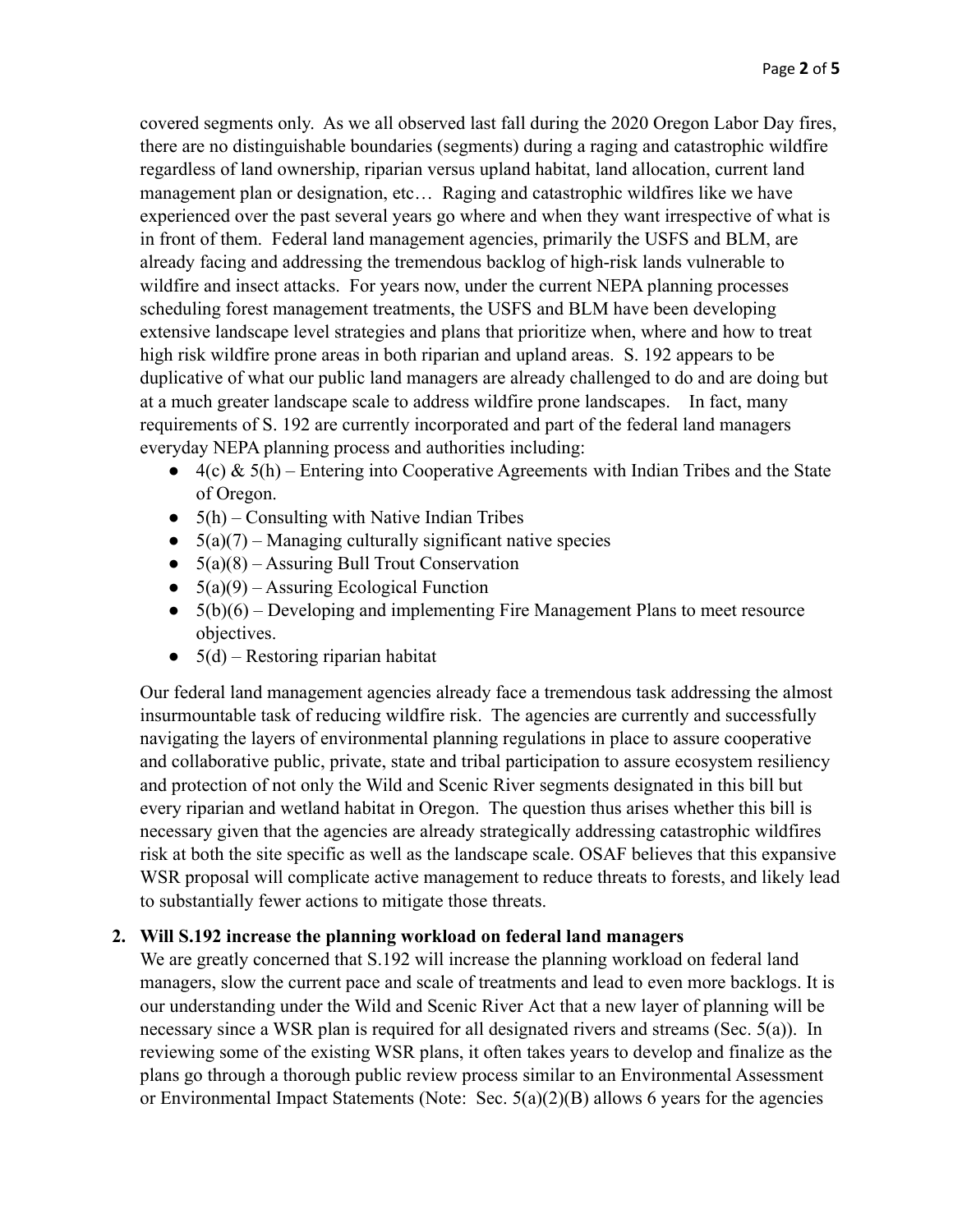to develop plans for each segment). OSAF anticipates that the proposed legislation could significantly increase the planning workload for the federal agencies (USFS & BLM) to develop, finalize and implement.

Currently many of the fire prone National Forest lands in Oregon have been the beneficiary of a successful Collaborative Forest Restoration Landscape Program (CFLRP) where thousands and thousands of acres have already been successfully treated to reduce the risk of catastrophic wildfires. In addition, currently there are thousands of acres already in the NEPA planning pipeline with the purpose to increase forest resiliency and reduce wildfire risk. The CFLRP already requires years of planning and collaborative efforts by agency staff working with the public, private landowners, Indian Tribes and the State of Oregon to assure successful implementation. For example, because of the outstanding collaborative and successful efforts to reduce wildfire risk on the Fremont/Winema National Forest, the Fremont/Winema National Forest recently received approval for extended funding for their CFLRP efforts. With thousands of acres still needing treatment, OSAF wants to assure that the agencies continue to use their limited planning staff to continue to focus on their on-going CFLRP priority efforts with minimal delays. OSAF encourages the Committee to consult the respective agencies responsible for developing and implementing WSR plan to assess the increased workload that will likely be necessary to implement S.192.

3. **Do the current US Forest Service Forest Plans and BLM Resource Management Plans (RMPs) already provide the necessary riparian protection?** It is our understanding that the guidelines developed in the Northwest Forest Plan (NFP) and subsequently incorporated into both US Forest Service and Bureau of Land Management (BLM) Forest and Resource Management Plans are already designed to assure the necessary and critical protection of riparian areas. The Northwest Forest Plan twenty-year monitoring report [https://www.fs.fed.us/pnw/pubs/pnw\\_gtr932.pdf](https://www.fs.fed.us/pnw/pubs/pnw_gtr932.pdf) indicates improving watershed conditions throughout the region of the Northwest Forest Plan as a result of riparian protective measures that were put in place in 1994.

In reviewing the maps of the proposed new WSR rivers and streams, it appears that many of the proposed streams are already located in Late Successional Reserves or Riparian Reserves allocated under the Northwest Forest Plan. Management activities within these land allocations are already constrained and directed to meet critical ecosystem objectives similar to those stated in S.192. In addition, eastside National Forests and BLM Districts have similar riparian protection measures in place. S. 192 provides very little GIS information to the public on how much of the proposed river and stream segments already lie within constrained management areas (Late Successional Reserves, Riparian Reserves, Withdrawn Areas). OSAF recommends that the committee request and review GIS information to determine where management activities are already constrained to meet the Endangered Species, water quality, and riparian habitat objectives. OSAF believes that the additional protection measures as proposed in this WSR expansion bill are unnecessary given the protection measures already in place to protect most of Oregon's rivers and streams on federal lands.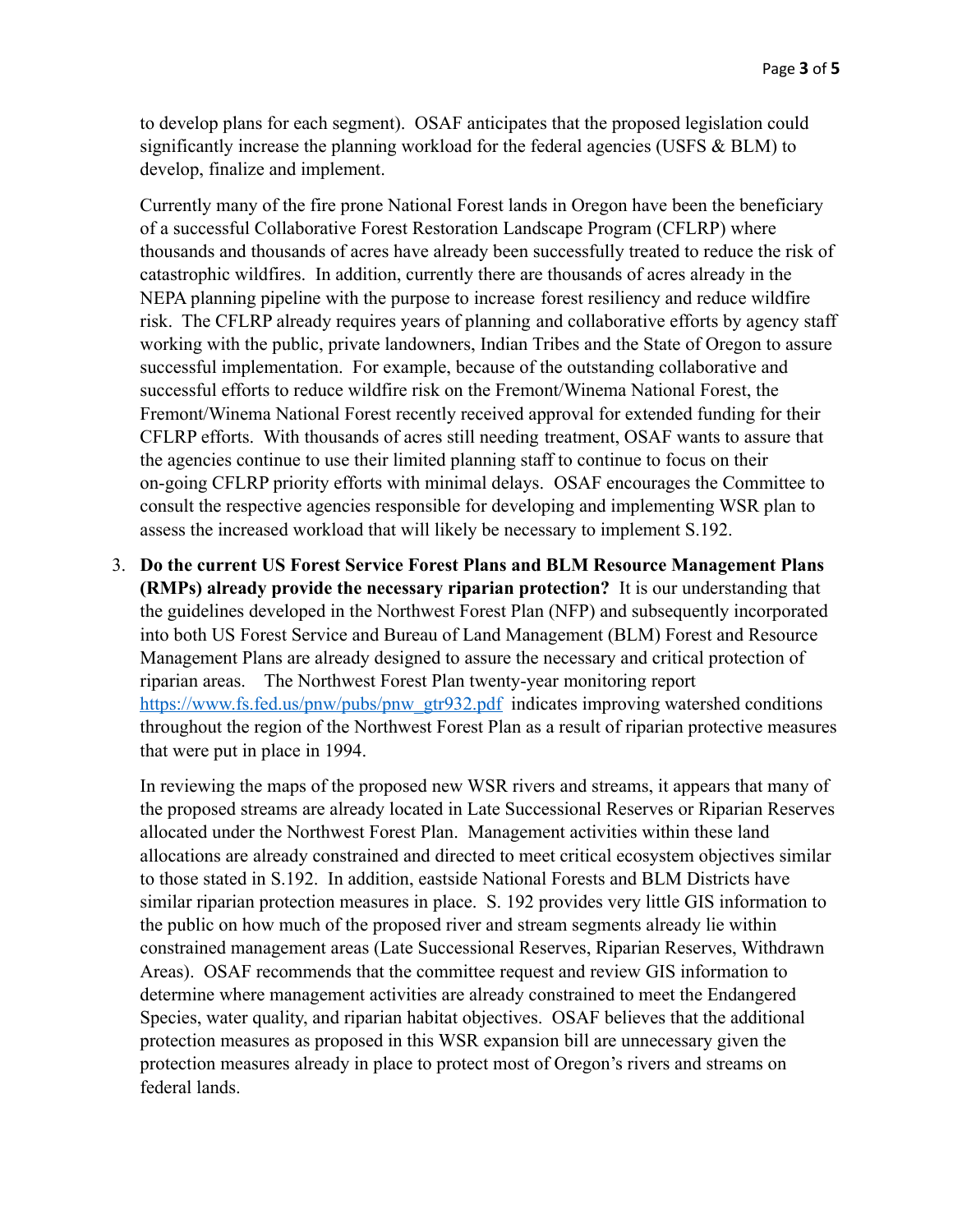- 4. **How will the current and underlying land use allocations be modified?** In reviewing the legislation and map, it appears that most of the protection (approximately 85%) is directed to Oregon streams rather than Oregon rivers (approximately 15%). With a proposed half  $\binom{1}{2}$ mile protection on each side of all proposed rivers and streams, it is unclear how much of the existing land allocations will be amended under the current USFS and BLM management plans. Under Sec 4 (c)(3), any component under the National Wild and Scenic Rivers System shall subsequently become part of the respective agency's conservation management System e.g…National Park Service, National Wildlife Refuge System or National Landscape Conservation System (BLM). While S.192 would have minimal impact on the National Park or National Wildlife Refuge System lands, S.192 could significantly impact USFS and BLM lands allocated for sustained timber production. If the  $\frac{1}{2}$  mile river and stream segments are located in existing Late Successional Reserves designated under the Northwest Forest Plan and/or BLM current RMPs, these lands are already allocated for constrained management to protect endangered species. If, however, the ½ mile river and stream segments are on each side of a proposed stream through Northwest Forest Plan Matrix or BLM's Harvest Land Base lands, the current sustainable timber production flow could be significantly impacted. Under the existing Northwest Forest Plan and the BLM's current Resource Management Plan, approximately 20% of the lands are presently allocated for sustainable timber production with the remaining land base allocated for Riparian, Late Successional Forest, or Withdrawn for various purposes. S. 192 has the potential to further reduce the sustainable amount of timber production from federal lands, thereby impacting critical manufacturing infrastructure and employment in rural communities as well as essential receipts to the counties. OSAF requests that additional GIS information be provided to help the public and the Committee to assess what impacts will the WSR designation have on those lands allocated to produce a sustainable flow of timber under current USFS and BLM plans.
- 5. **Do all the segments proposed meet the definitions and intent of the Wild and Scenic River Act?** Waterways designated under the WSR Act must meet some accepted definition of a river AND have outstanding natural, cultural, and recreational values. SB 192 appears to violate that standard by listing many perennial and ephemeral creeks and streams with no obvious outstanding values. While some rivers in this proposal surely meet the standards of the Wild and Scenic River Act, overall this proposal seems to greatly expand the original intent of the Act, and sets a new precedent.

OSAFs fully supports your efforts to ensure clean water, wildfire resiliency, endangered species habitat, recreational opportunities and tribal sustenance for thousands of miles of rivers and streams. Considering the requirements of the Northwest Forest Plan in 1994 and the current USFS Forest Management Plans and BLM Resource Management Plans, it is unclear whether additional WSR protective measures are necessary and whether S. 192 is duplicative of ecosystems resilient objectives already in place. Oregonians have been the beneficiaries of remarkable success by the agencies working with their respective